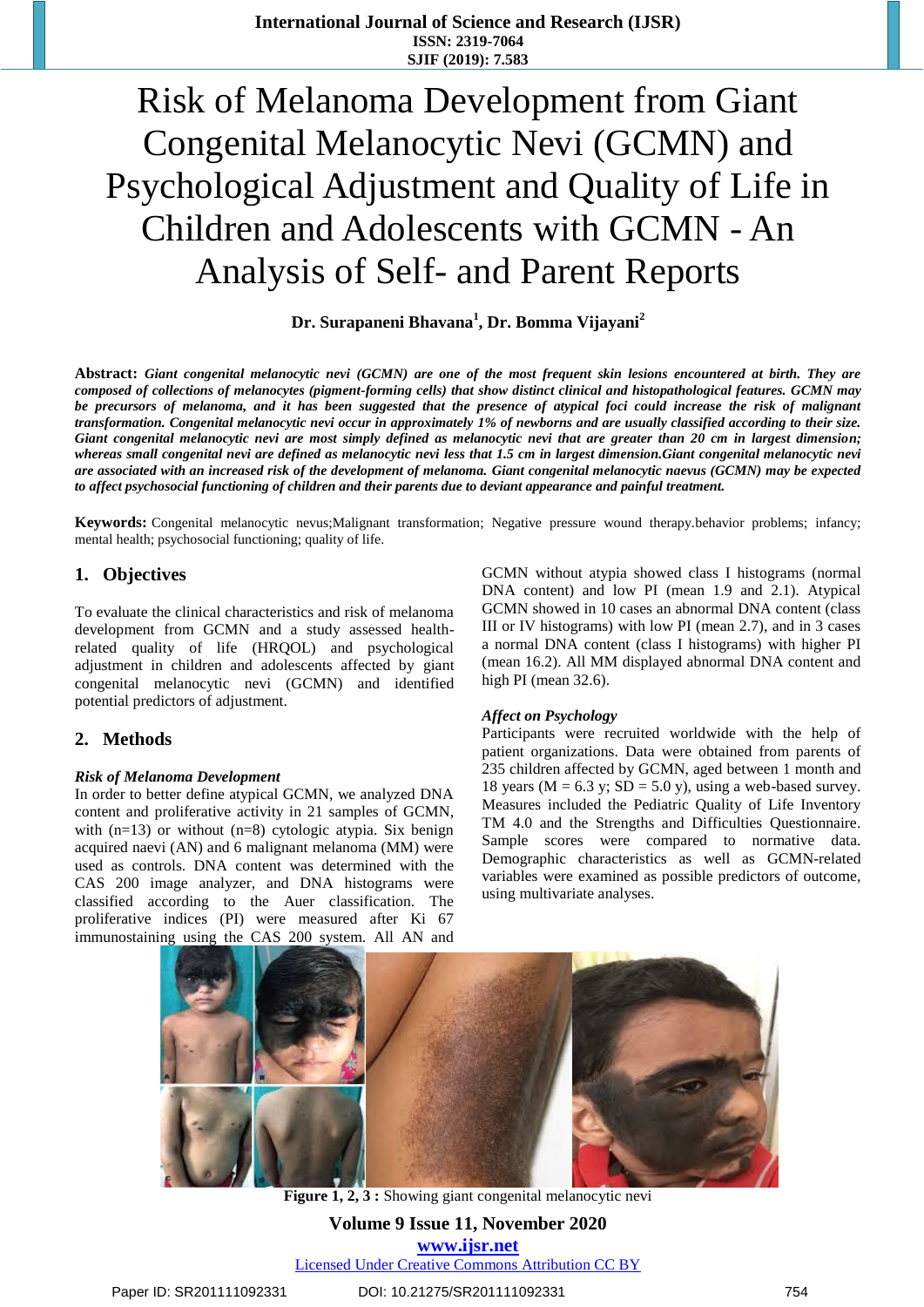## **International Journal of Science and Research (IJSR) ISSN: 2319-7064 SJIF (2019): 7.583**





## **CHART1**

Studies evaluating the occurrence of melanoma associated to giant congenital melanocytic nevus

| <b>Authors</b>        | Country              |           |                      | Year of publication Size of CMN included in the study Number of MM/ total number of patients % of patients with MM |       |
|-----------------------|----------------------|-----------|----------------------|--------------------------------------------------------------------------------------------------------------------|-------|
| Conway                | <b>United States</b> | 1939      | Only GCMN            | 4/40                                                                                                               | 10.0% |
| Greeley et al.        | <b>United States</b> | 1965      | Giant and medium CMN | 6/56                                                                                                               | 10.7% |
| Reed et al.           | <b>United States</b> | 1965      | Mostly GCMN          | 17/55                                                                                                              | 30.9% |
| Lanier et al.         | <b>United States</b> | 1976      | Giant and medium CMN | 5/72                                                                                                               | 6.9%  |
| Lorentzen et al.      | Denmark              | 1977      | Giant and medium CMN | 3/151                                                                                                              | 2.0%  |
| Arons & Hurwitz       | <b>United States</b> | 1983      | Giant and medium CMN | 0/46                                                                                                               | 0%    |
| Quaba & Wallace       | United Kingdom 1986  |           | Giant and medium CMN | 2/39                                                                                                               | 5.1%  |
| Gari et al.           | <b>United States</b> | 1988      | Only GCMN            | 1/47                                                                                                               | 2.1%  |
| Ruiz-Maldonado et al. | Mexico               | 1992      | Only GCMN            | 3/80                                                                                                               | 3.8%  |
| Swerdlow et al.       | United Kingdom 1995  |           | Only GCMN            | 2/26                                                                                                               | 7.7%  |
| Marghoob et al.       | <b>United States</b> | 1996      | Only GCMN            | 3/92                                                                                                               | 3.3%  |
| Egan et al.           | <b>United States</b> | 1998      | Only GCMN            | 2/46                                                                                                               | 4.3%  |
| Bittencourt et al.    | <b>United States</b> | 2000      | Only GCMN            | 3/160                                                                                                              | 1.9%  |
| Bohn et al.           | Sweden               | 2000      | Giant and medium CMN | 1/12                                                                                                               | 8.3%  |
| Ka et al.             | Several              | 2005      | Only GCMN            | 0/379                                                                                                              | 0%    |
| Hale et al.           | <b>United States</b> | 2005      | Only GCMN            | 4/170                                                                                                              | 2.4%  |
| <b>Bett</b>           | Several              | 2005      | Giant and medium CMN | 16/991                                                                                                             | 1.6%  |
| Zaal et al.           | Holland              | 2005      | Giant and medium CMN | 4/320                                                                                                              | 1.3%  |
| Chan & Giam           | Singapore            | 2006      | Giant and medium CMN | 0/39                                                                                                               | 0%    |
| Kinsler et al.        | United Kingdom       | 2009      | Only GCMN            | 4/122                                                                                                              | 3.3%  |
| <b>Total</b>          |                      | 1939-2009 |                      | 73/2644                                                                                                            | 2.8%  |

# **3. Results**

#### *Risk of Melanoma Development*

Study suggested that melanoma (cutaneous or extracutaneous) develops in approximately 5% of patients with a large ( $>20$  cm) CMN, with about half of this risk in the first few years of life. Melanoma and neurocutaneous melanocytosis (NCM) are most likely in patients with CMN that have a final size of  $>40$  cm in diameter, numerous satellite nevi, and a truncal location. One-third of individuals with NCM have multiple medium-sized (but no large) CMN.

#### *Affect on Psychology*

Parents of children and adolescents born with a GCMN reported significantly lower HRQOL and somewhat higher emotional and behavioral problems compared to community norms. Impairments in HRQOL and psychological adjustment were predicted by lower socioeconomic status,

neurological problems, skin-related discomfort (e.g., itch or pain), and perceived stigmatization. The relationship between visibility of the skin lesion and psychological adjustment and psychosocial health was found to be mediated by perceived stigmatization. Social problems were reported for 30% of the patients and behavioural/emotional problems for 25.9%. There was no correlation between visibility of the naevus, treatment or child age and psychological problems. Mothers reported considerable psychosocial burden.

# **4. Conclusions**

#### *Risk of Melanoma Development*

Abnormal DNA content seems to correlate with cytologic atypia in GCMN. Atypical GCMN exhibit an overall pattern of DNA content and cell proliferation intermediate between non-atypical naevi and MM.

# **Volume 9 Issue 11, November 2020 www.ijsr.net**

Licensed Under Creative Commons Attribution CC BY